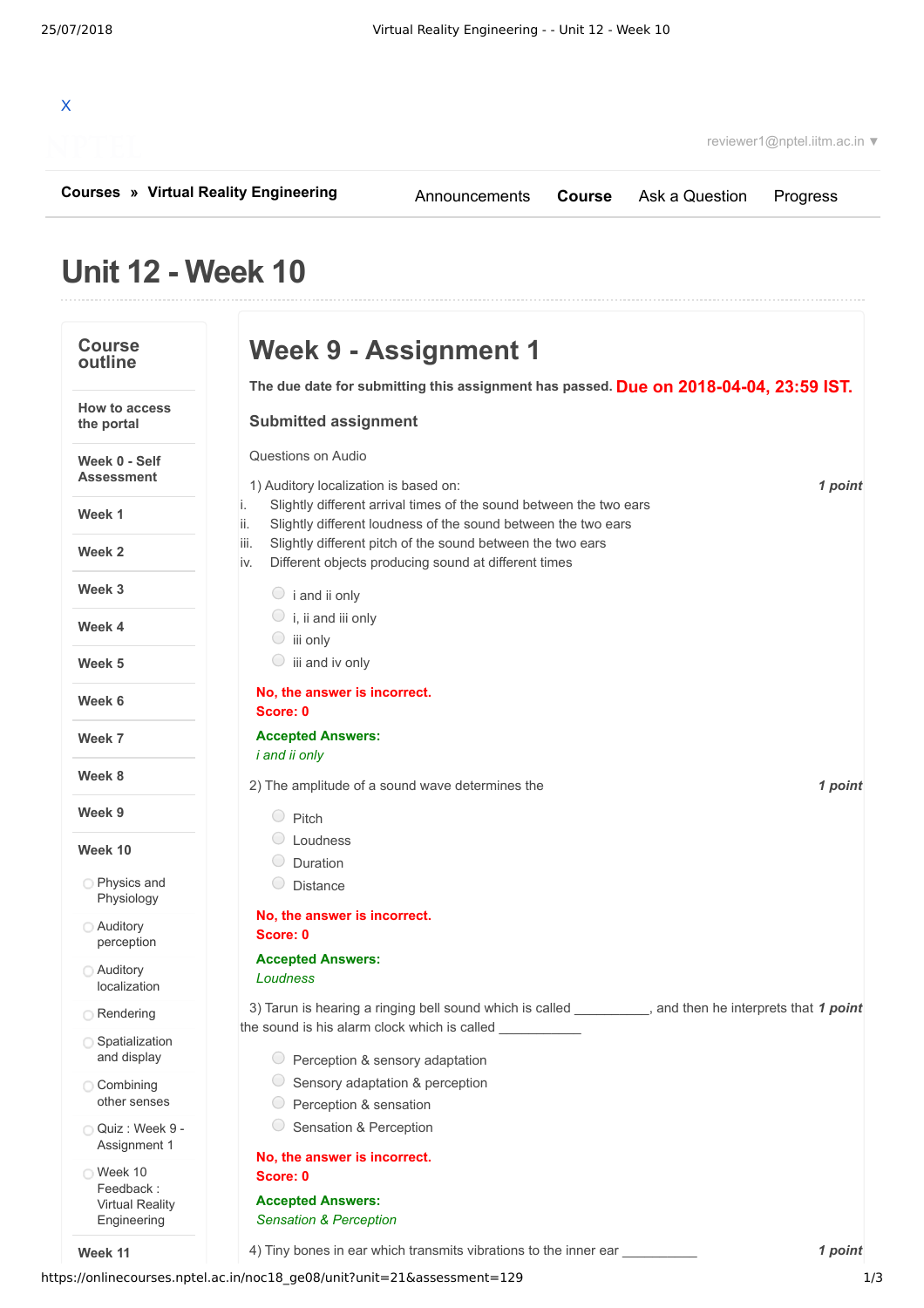**Week 12**

**DOWNLOAD VIDEOS**

- Middle canals
- Ventricles
- O Ossicles
- Tympana

#### **No, the answer is incorrect. Score: 0**

## **Accepted Answers:**

*Ossicles*

5) Tarun has misplaced his cell phone, and he asked a friend to call him so he can hear its high-1 point pitched, musical ring. Assuming the ringer is on and is loud enough to hear, what would tell his brain that the phone is somewhere directly to his left?

- $\circ$  The pitch of the ring sounds slightly higher in his left ear
- $\circlearrowright$  The ringer sounds slightly louder in his left ear than his right ear
- $\circ$  The bass notes of the ring sounds slightly higher in his left ear
- $\bigcirc$  He hear the ring in his left ear but not on right

#### **No, the answer is incorrect. Score: 0**

**Accepted Answers:**

*The ringer sounds slightly louder in his left ear than his right ear*

6) *1 point* The reason for the scenario given in question 5 is :

- $\bigcirc$  Interaural level difference
- Ear Anatomy of individual person
- $\circ$  Interaural time difference

### **No, the answer is incorrect. Score: 0**

### **Accepted Answers:** *Interaural time difference*

7) *1 point* Pick the correct answers:

- i. HRTF is a function used in acoustics, for sound localization.
- ii. HRTF is a function of four variables: three space coordinates and frequency
- iii. HRTF is unique for each individual
- iv. Reverberation is the collection of all the reflected sounds in an open space

v. Reverberation time is the time required for the sound to decay from one millionth of the original power

- $\bigcirc$  i, ii and iv only
- $\bigcirc$  i, ii, iii and v only
- $\circ$  i and v only
- $\circ$  i and iv only

# **No, the answer is incorrect. Score: 0**

**Accepted Answers:** *i, ii, iii and v only*

[Previous Page](https://onlinecourses.nptel.ac.in/noc18_ge08/unit?unit=21&lesson=152) **[End](https://onlinecourses.nptel.ac.in/noc18_ge08/course)**